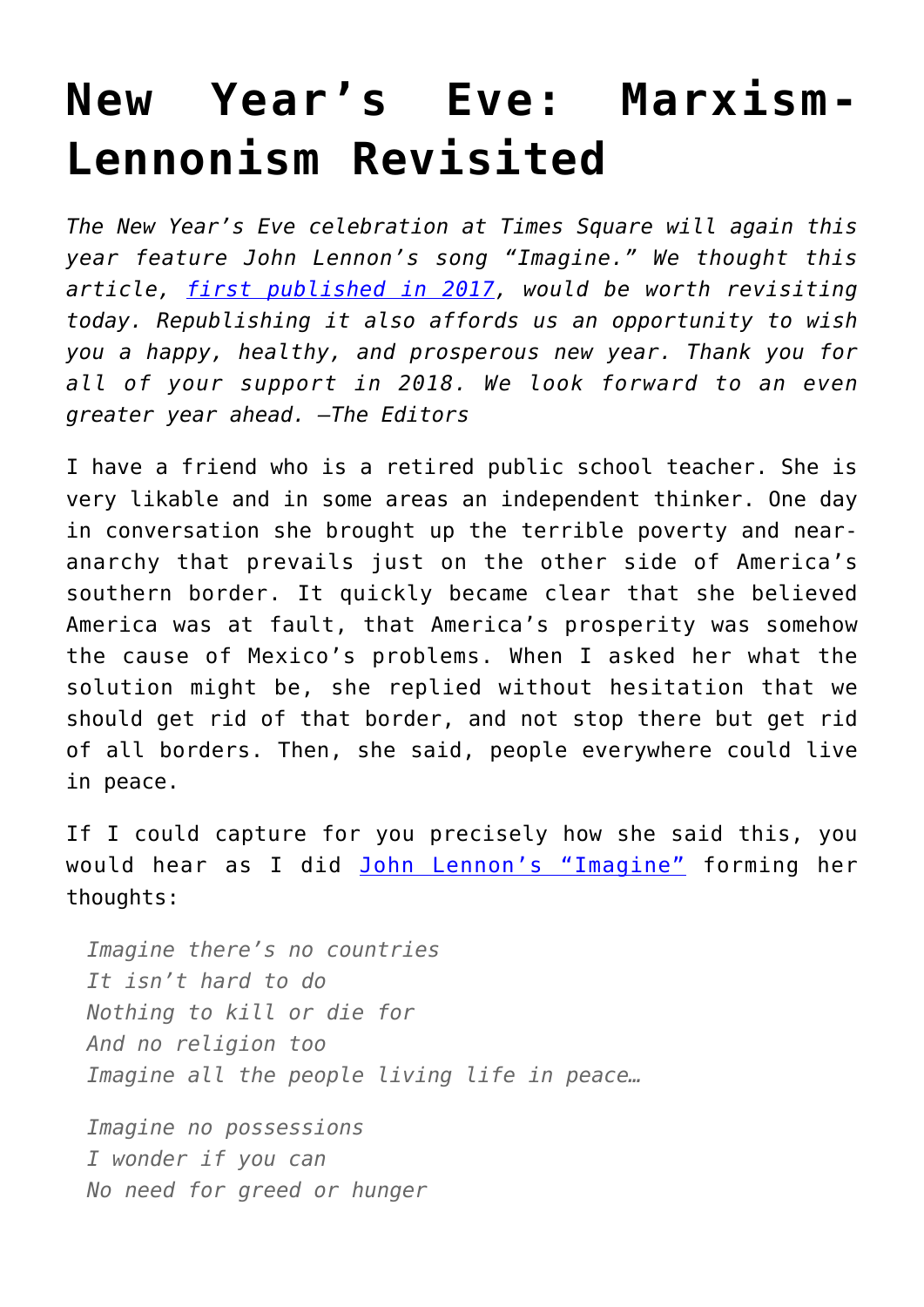*A brotherhood of man.*

The simplest explanation of what happened to the modern progressive Baby Boomers is that they found for themselves a new national anthem, one they like much better than that old and out-dated one that asked them to be brave if they expected to be free.

When John Kerry in a commencement speech told college graduates they will live in [a borderless world,](https://www.washingtonexaminer.com/kerry-slams-trumps-wall-tells-grads-to-prepare-for-borderless-world) he made it clear his muddled Marxist thinking—like my friend's—is of the Lennonist variety.

 In conversations with my progressive friends, I find they see America as the problem. They place their hopes in the world beyond America's borders. When Kerry said America needed France's approval to conduct foreign policy, his assertion made perfect sense to Lennonists. When Bill Maher said if half the country wants Trump as president then the United Nations needs to intervene, he spoke for American Lennonists everywhere.

You have to admit that American Lennonism has a certain logic. If America is the problem, then getting rid of America's borders is an important and even an essential step toward a better world. But if America is not the problem, if America deserves to live, if there are still many Americans who want America to live, then not so much. And if getting rid of America turned out to be a mistake, it would be a mistake impossible to undo.

If you doubt that Lennonism has a powerful hold on the thinking and the imaginations of many in America, please consider this: "Imagine" has **[become](https://www.youtube.com/watch?v=1fIkm4Y57p0)** the [more-or](https://www.youtube.com/watch?v=Sw8CF7IWzy0)[less](https://www.youtube.com/watch?v=Sw8CF7IWzy0) official [anthem](https://www.youtube.com/watch?v=-eHQylcijFk) played in the United States on New Year's Eve.

I prefer "The Star-Spangled Banner." To me, nothing expresses